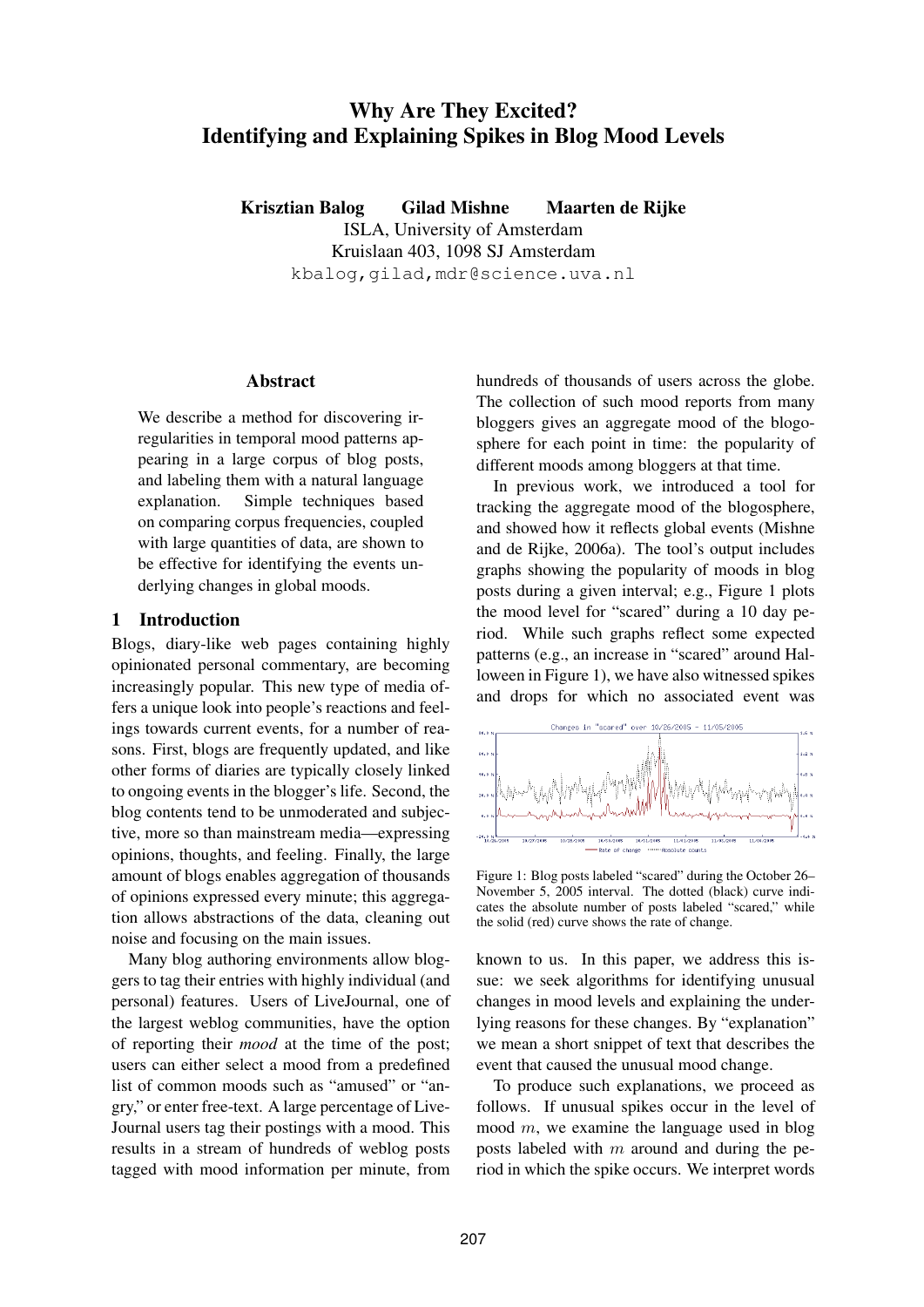that are not expected given a long-term language model for m as *signals* for the spike in m's level. To operationalize the idea of "unexpected words" for a given mood, we use standard methods for corpus comparison; once identified, we use the "unexpected words" to consult a news corpus from which we retrieve a small text snippet that we then return as the desired explanation.

In Section 2 we briefly discuss related work. Then, we detail how we detect spikes in mood levels (in Section 3) and how we generate natural language explanations for such spikes (in Section 4). Experimental results are presented in Section 5, and in Section 6 we present our conclusions.

# **2 Related work**

As to burstiness phenomena in web data, Kleinberg (2002) targets email and research papers, trying to identify sharp rises in word frequencies in document streams. Bursts can be found by searching periods when a given word tends to appear at unusually short intervals. Kumar et al. (2003) extend Kleinberg's algorithm to discover dense periods of "bursty" intra-community link creation in the blogspace, while Nanno et al. (2004) extend it to work on blogs. We use a simple comparison between long-term and short-term language models associated with a given mood to identify unusual word usage patterns.

Recent years have witnessed an increase in research on extracting subjective and other nonfactual aspects of textual content; see (Shanahan et al., 2005) for an overview. Much work in this area focuses on recognizing and/or annotating evaluative textual expressions. In contrast, work that explores mood annotations is relatively scarce. Mishne (2005) reports on text mining experiments aimed at automatically tagging blog posts with moods. Mishne and de Rijke (2006a) lift this work to the aggregate level, and use natural language processing and machine learning to estimate aggregate mood levels from the text of blog entries.

### **3 Detecting spikes**

Our first task is to identify spikes in moods reported in blog posts. Many of the moods reported by LiveJournal users display a cyclic behavior. There are some obvious moods with a daily cycle. For instance, people feel awake in the mornings and tired in the evening (Figure 2). Other moods show a weekly cycle. For instance, people drink more at the weekends (Figure 3).



Figure 2: Daily cycles for "awake" and "tired."<br>Changes in "drunk" over the last 10 days



Figure 3: Weekend cycles for "drunk."

Our idea of detecting spikes tries to deal with these cyclic events and aims at finding global changes. Let POSTS(mood, date, hour) be the number of posts labelled with a given mood and created within a one-hour interval at the specified date. Similarly, ALLPOSTS(date, hour) is the number of all posts created within the interval specified by the date and hour. The ratio of posts labeled with a given mood to all posts could be expressed for all days of a week (Sunday, . . . , Saturday) and for all one-hour intervals  $(0, \ldots, 23)$ using the formula:

 $R(mod, day, hour) =$  $\sum_{DW(data)=day} POSTS(mod, date, hour)$  $\sum_{DW(data)=day} ALLPOSTS(data, hour)$ ,

where  $day = 0, \ldots, 6$  and  $DW(data)$  is a day-ofthe-week function that returns  $0, \ldots, 6$  depending on the date argument.

The level of a given mood is *changed* within a one-hour interval of a day, if the ratio of posts labelled with that mood to all posts, created within the interval, is significantly different from the ratio that has been observed on the same hour of the similar day of the week. Formally:

$$
D(mod, date, hour) = \frac{POSTS(mod, date, hour)}{ALLPOSTS(data, hour)}
$$
  

$$
R(mod, DW(data), hour)
$$

If  $|D|$  (the absolute value of D) exceeds a threshold we conclude that a spike has occurred, while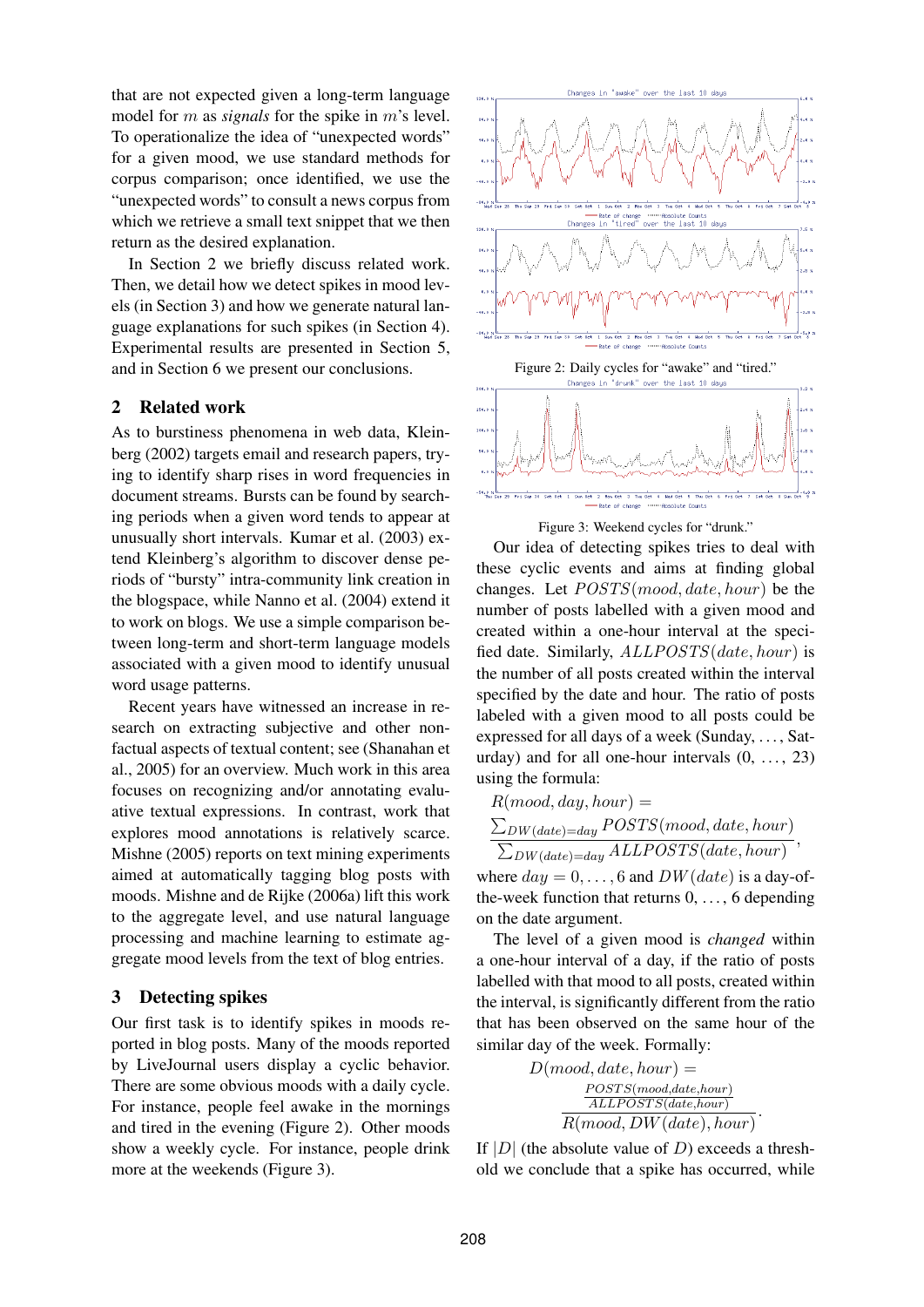the sign of  $D$  makes it possible to distinguish between positive and negative spikes. The absolute value of D expresses the degree of the peak.

This method of identifying spikes allows us to look at a period of a few hours instead of only one, which is an effective smoothing method, especially if a sufficient number of posts cannot be observed for a given mood.

# **4 Explaining peaks**

Our next task is to *explain* the peaks identified by the methods listed previously. We proceed in two steps. First, we discover features in the peaking interval which display a significantly different language usage from that found in the general language associated with the mood. Then we form queries using these "overused" words as well as the date(s) of the peaking interval and run these as queries against a news corpus.

**4.1 Overused words** To discover the reasons underlying mood changes we use corpus-based techniques to identify changes in language usage. We compare two corpora: (1) the full set of blog posts, referred to as the *standard* corpus, and (2) a corpus associated with the peaking interval, referred to as the *sample* corpus.

To compare word frequencies across the two corpora we apply the log-likelihood statistical test (Dunning, 1993). Let  $O_i$  be the observed frequency of a term,  $N_i$  its total frequency, and  $E_i = (N_i \cdot \sum_i O_i) / \sum_i N_i$  its expected frequency in corpus  $i$  (where  $i$  takes values 1 and 2 for the standard and sample corpus, respectively). Then, the log-likelihood value is calculated according to this formula:  $-2 \ln \lambda = 2 \sum_i O_i \ln \left( \frac{O_i}{E_i} \right)$  $\frac{O_i}{E_i}\Big)$  .

**4.2 Finding explanations** Given the start and end dates of a peaking interval and a list of overused words from this period, a query is formed. This query is then submitted to (headlines of) a news corpus. A headline is retrieved if it contains at least one of the overused words and is dated within the peaking interval or the day before the beginning of the peak. The hits are ranked based on the number of overused terms contained in the headline.

## **5 Experiments**

In this section we illustrate our methods with some examples and provide a preliminary analysis of their effectiveness.

**5.1 The blog corpus** Our corpus consists of all public blogs published in LiveJournal during a 90 day period from July 5 to October 2, 2005, adding up to a total of 19 million blog posts. For each entry, the text of the post along with the date and time are indexed. Posts without an explicit mood indication (10M) are discarded. We applied standard preprocessing steps (stopword removal, stemming) to the text of blog posts.

**5.2 The news corpus** The collection contains around 1000 news headlines that have been published in Wikinews (http://www. wikinews.org) during the period of July-September, 2005.

**5.3 Case studies** We present three particular cases where an irregular behavior in a certain mood could be observed. We examine how accurately the overused terms describe the events that caused the spikes.

**5.3.1 Harry Potter** In July, 2005, a peak in "excited" was discovered; see Figure 4, where the shaded (green) area indicates the "peak area."



Figure 4: Peak in "excited" around July 16, 2005.

Step 1 of our peak explanation method (Section 4) reveals the following overused terms during the peak period: "potter," "book," "excit," "hbp," "read," "princ," "midnight." Step 2 of our peak explanation method (Section 4) exploits these words to retrieve the following headline from the news collection: "July 16. Harry Potter and the Half-Blood Prince released."

**5.3.2 Hurricane Katrina** Our next example illustrates the need for careful thresholding when defining peaks (see Section 3). We show peaks in "worried" discovered around late August, with a 40% and 80% threshold. Clearly, far more peaks are identified with the lower threshold, while the peaks identified in the bottom plot (with the higher threshold), all appear to be clear peaks. The overused terms during the peak period include "orlean," "worri," "hurrican," "gas," "katrina" In